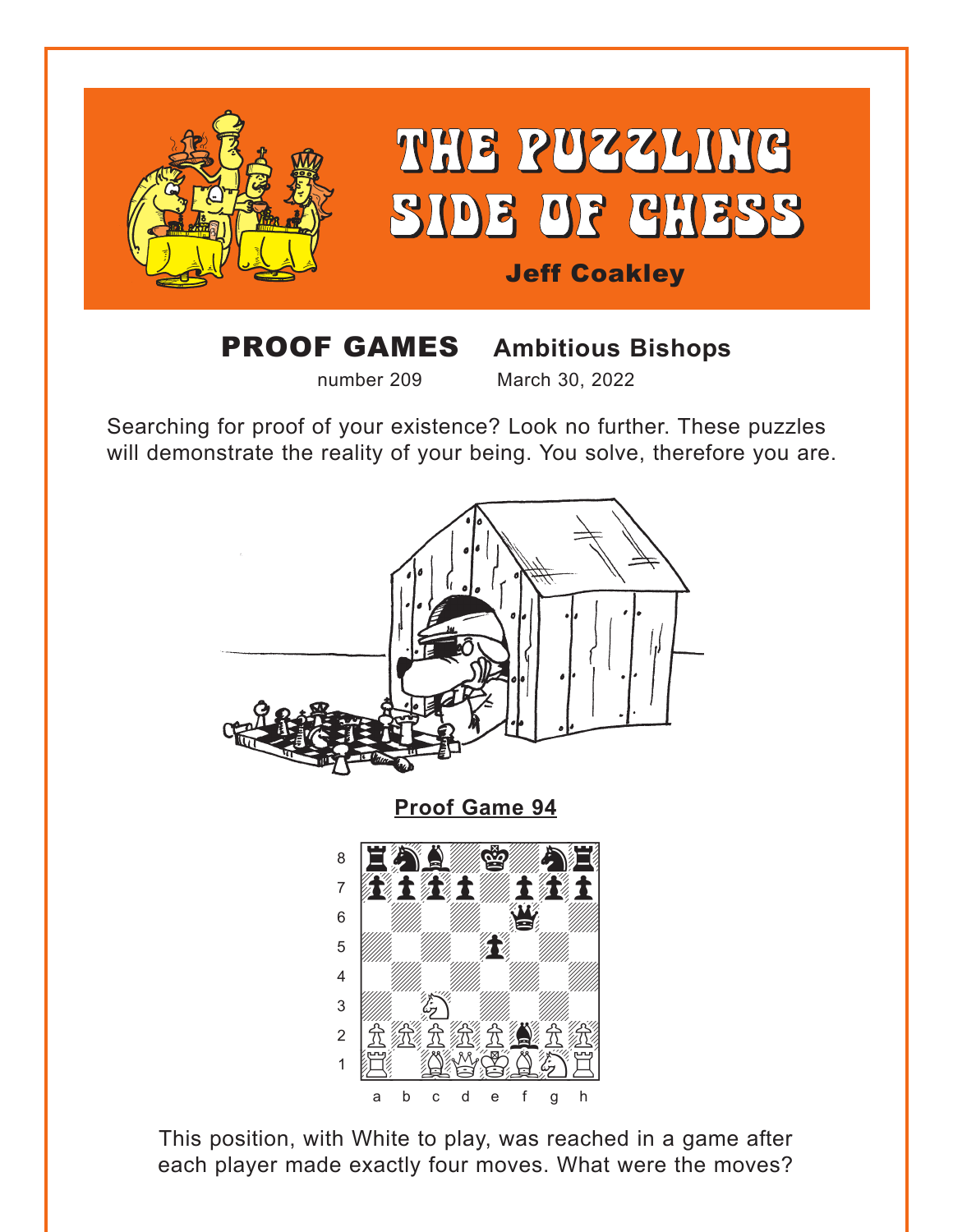<span id="page-1-0"></span>The general aim of a proof game is to *prove* that a position is legal by showing that it could happen in an actual game. In most puzzles of this type, the goal is to reach the given position in a precise number of moves. No sooner, no later. The positions may be curious, and the strategy humorous, but the moves are legal.



**Proof Game 95** 

This position was reached after Black's fourth turn. What were the moves?

The next puzzle is a synthetic game. Similar to a proof game, but instead of finding the move sequence that leads to a given position, the task is to compose a game that ends with a particular move.

> 8 土金土金土金  $\overline{7}$ 6 5  $\overline{4}$ 3 经负载负载负  $\overline{2}$  $\mathbf{1}$  $\ddot{c}$ d h b e q

**Synthetic Game 48** 

Compose a game that ends with the move 4...Bf5#.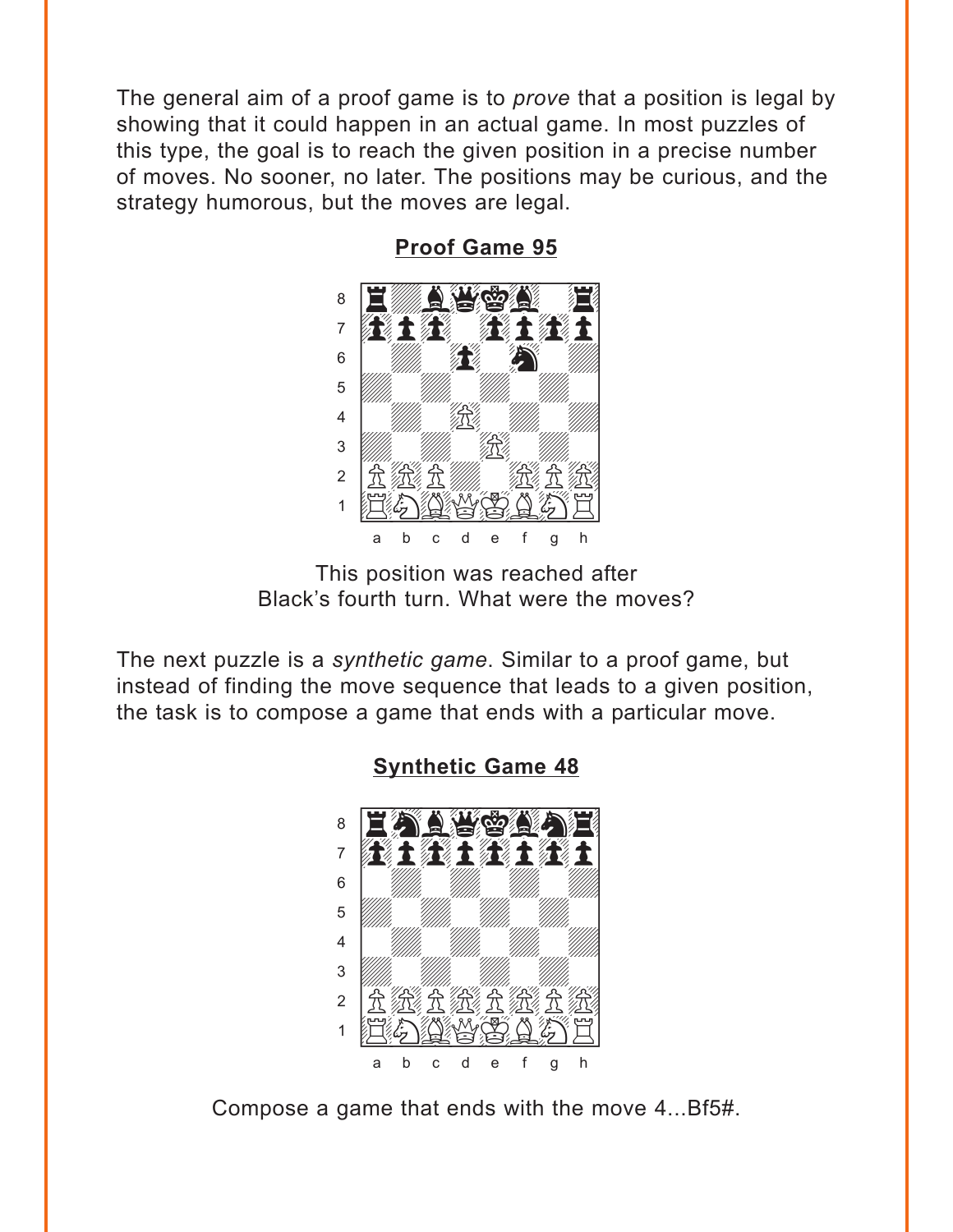<span id="page-2-0"></span>The Spike (1.g4) is an adventuresome but rarely played opening. The main gambit line goes 1.g4 d5 2.Bg2 Bxg4 3.c4 c6 4.Qb3 with equal chances in a complicated imbalanced position. Of course, the opening strategy is quite different in the next proof game.



Longer Proof Game 96 (5.0 moves)

This position was reached after Black's fifth turn. What were the moves?



The following problem is by noted Australian composer Peter Wong. What have those bishops been up to?





This position was reached after Black's sixth turn. What were the moves?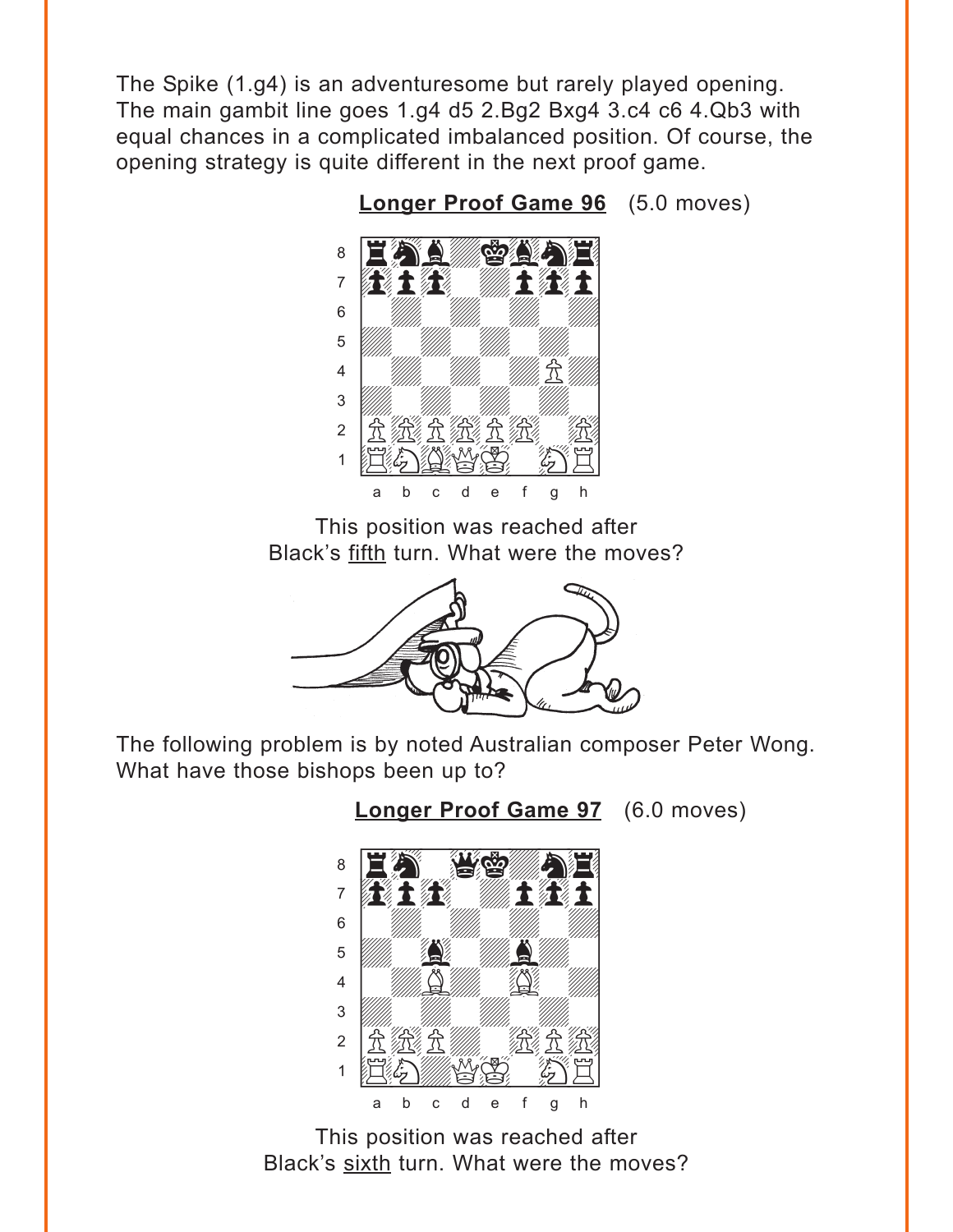<span id="page-3-0"></span>One proof to go. Will it suffice to quell the qualms of existential doubt? Hopefully a solution is realised and the truth borne out. If not, perhaps we are only figments of chessboard imagination. If in actuality, the puzzles exist at all.



**Longer Proof Game 98** (6.0 moves)



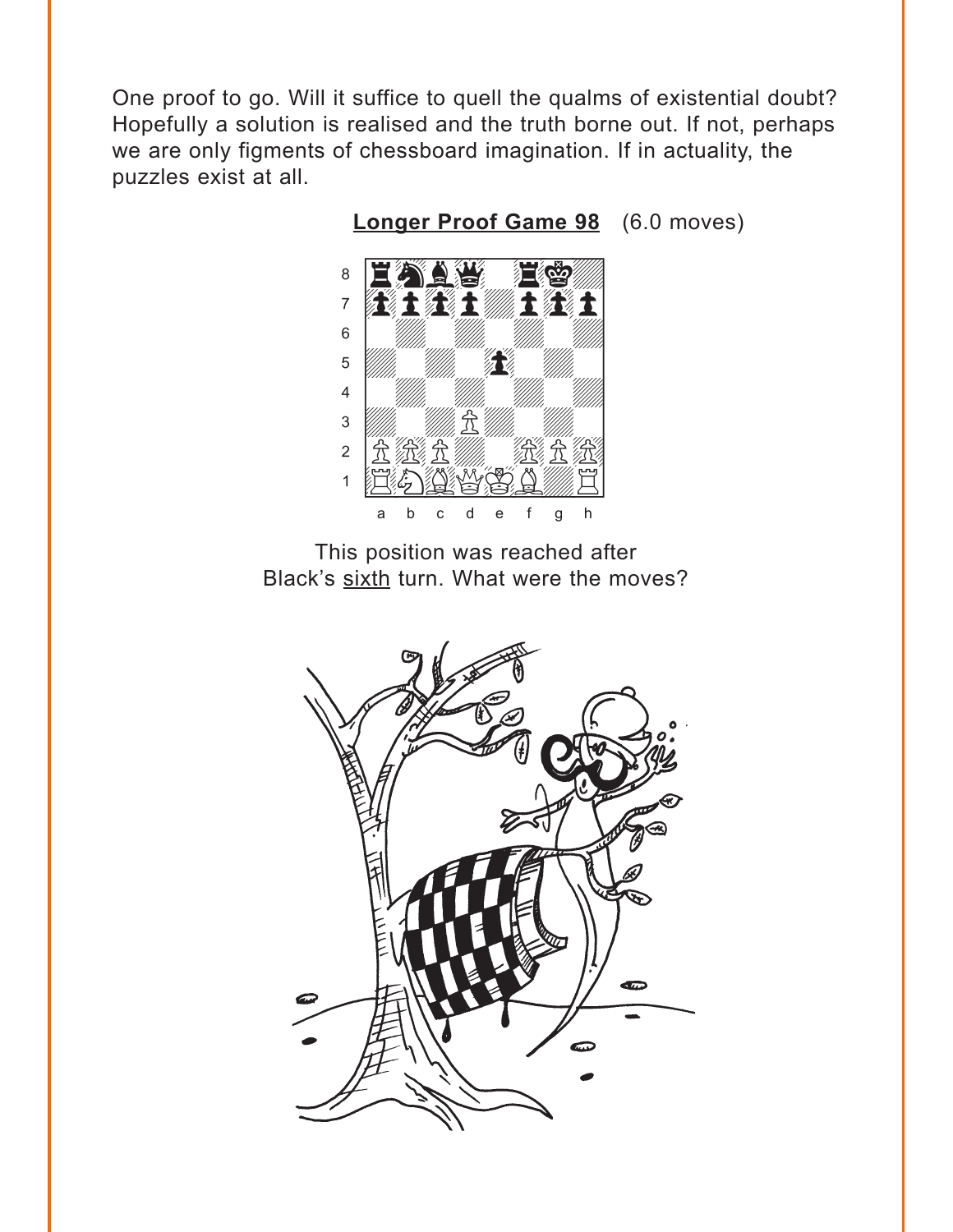# <span id="page-4-0"></span>**SOLUTIONS**

Longer proof game 97 is by Peter Wong (1990). All other problems are by J. Coakley. Proof game 98 is from the 2020 *Dardilly Solving Tourney*. Others are *Puzzling Side of Chess* (2022).

**PDF hyperlinks.** You can advance to the solution of any puzzle by clicking on the underlined title above the diagram. To return to the puzzle, click on the title above the solution diagram.



#### **[Proof Game 94](#page-0-0)**

1.f4 e5 2.f5 Bc5 3.f6 Qxf6 4.Nc3 Bf2#

Three tempi with white f-pawn.

Version of a problem (with 4...Qf2#) published in *Scholar's Mate 96* (2009) and *Winning Chess Puzzles For Kids Volume 2* (2010).



**[Proof Game 95](#page-1-0)**

1.d4 Nh6 2.Bxh6 d6 3.Bc1 Nd7 4.e3 Nf6

The position can be reached in several ways after 3.5 moves. For example, 1.e3 Na6 2.Bxa6 d6 3.Bf1 Nf6 4.d4. But Black must play four moves! The impostor knight on f6 accounts for the extra tempo. The switchback of the bishop on c1 is concealed by the pawn on e3.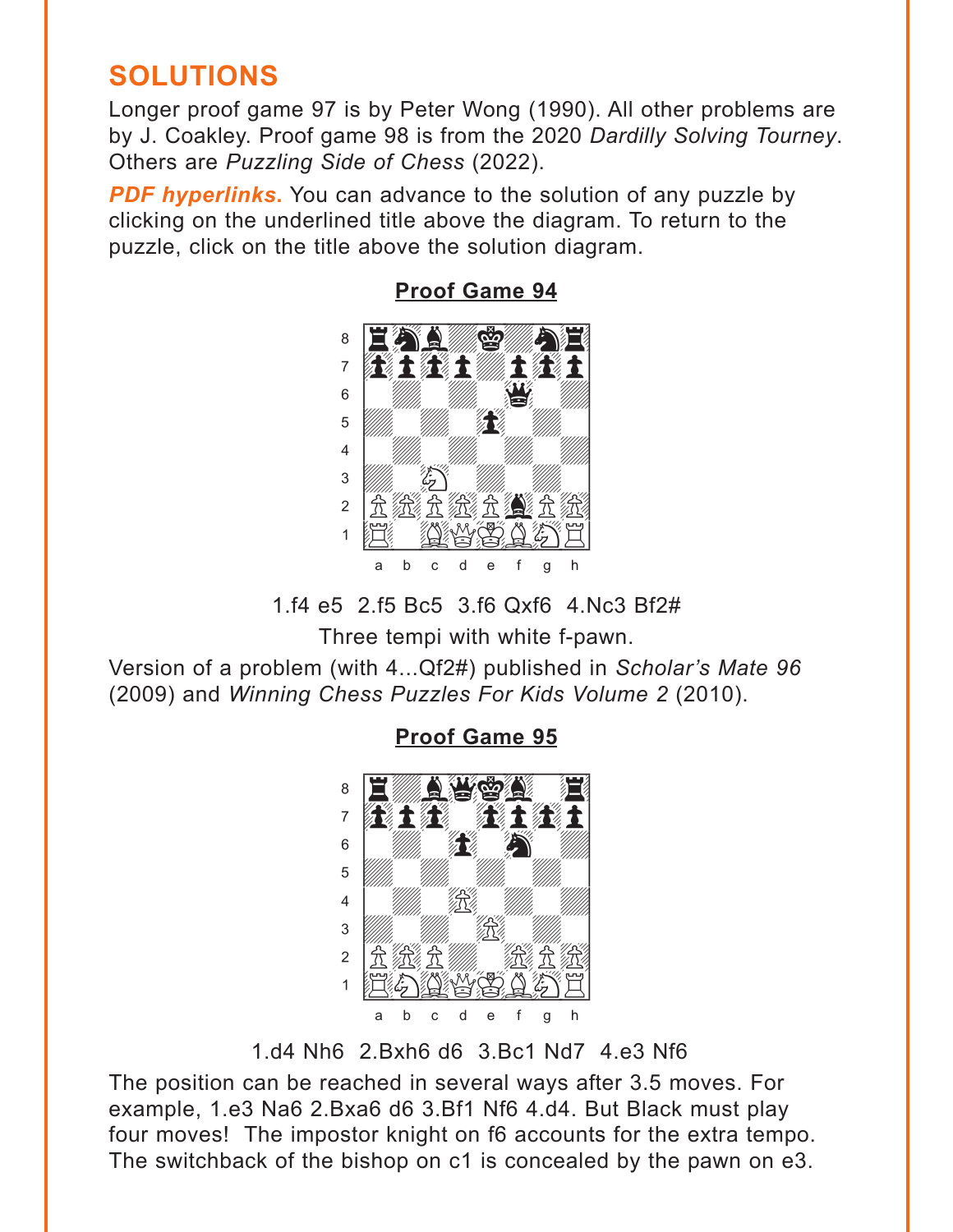### **[Synthetic Game 48](#page-1-0)**

<span id="page-5-0"></span>

1.e4 d5 2.e5 Qd6 3.Ke2 Qxe5+ 4.Kd3 Bf5#

White's second and third moves can be switched. Another solution, starting with 1.d4, is shown below.



1.d4 d5 2.Kd2 Qd6 3.Kd3 Qb4 4.Be3 Bf5#

White's moves can be played in different orders.

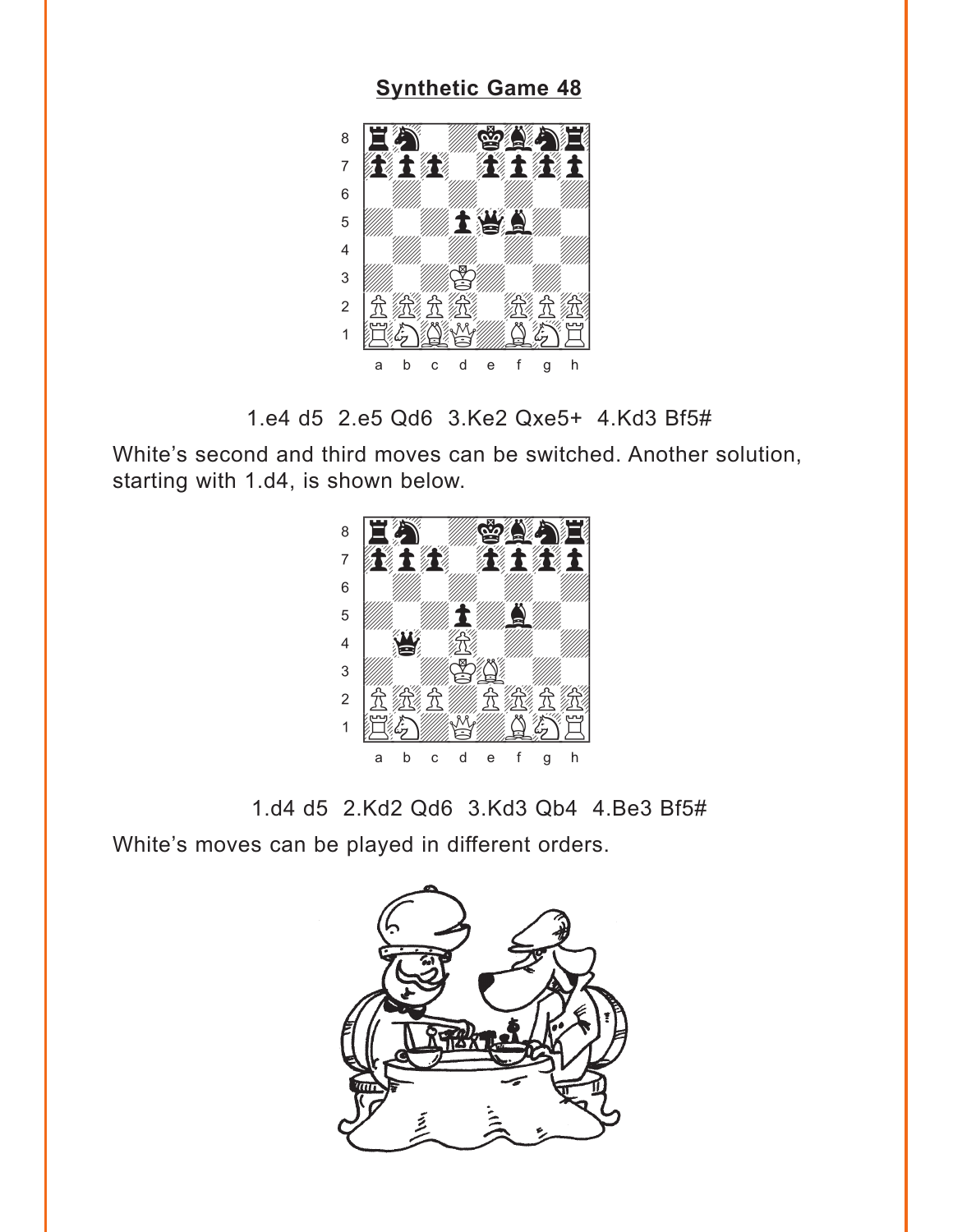## <span id="page-6-0"></span>water and the second control of the second control of the second control of the second control of the second control of the second control of the second control of the second control of the second control of the second con  $\delta$ enthedkonal à0p0wdp0p] 6 | *William William William William William William William William William William William William William William*  $\overline{\mathcal{L}}$  $\frac{1}{2}$   $\frac{1}{2}$   $\frac{1}{2}$   $\frac{1}{2}$   $\frac{1}{2}$   $\frac{1}{2}$   $\frac{1}{2}$   $\frac{1}{2}$   $\frac{1}{2}$   $\frac{1}{2}$   $\frac{1}{2}$   $\frac{1}{2}$   $\frac{1}{2}$   $\frac{1}{2}$   $\frac{1}{2}$   $\frac{1}{2}$   $\frac{1}{2}$   $\frac{1}{2}$   $\frac{1}{2}$   $\frac{1}{2}$   $\frac{1}{2}$   $\frac{1}{2}$   $\frac{1}{\sqrt{2}}$ 2 <del>By Ry Ry Ry Ry</del>  $\pm$  1 H  $\Delta$  ( )  $\Delta$  ( )  $\pm$  1 a b c d e f g h

1.g4 d5 2.Bg2 Bf5 3.Bxd5 e6 4.Bxe6 Qc8 5.Bxc8 Bxc8 Orbán effect: Switchback bishop captures on its home square. (See column 3.)

# **[Longer Proof Game 97](#page-2-0)** (6.0 moves)

**[Longer Proof Game 96](#page-2-0)** (5.0 moves)

Peter Wong 1990 *Variant Chess*



1.d3 d6 2.Bg5 Bg4 3.Bxe7 Bxe2 4.Bxd6 Bxd3 5.Bf4 Bf5 6.Bc4 Bc5 A masterpiece of down under symmetry.